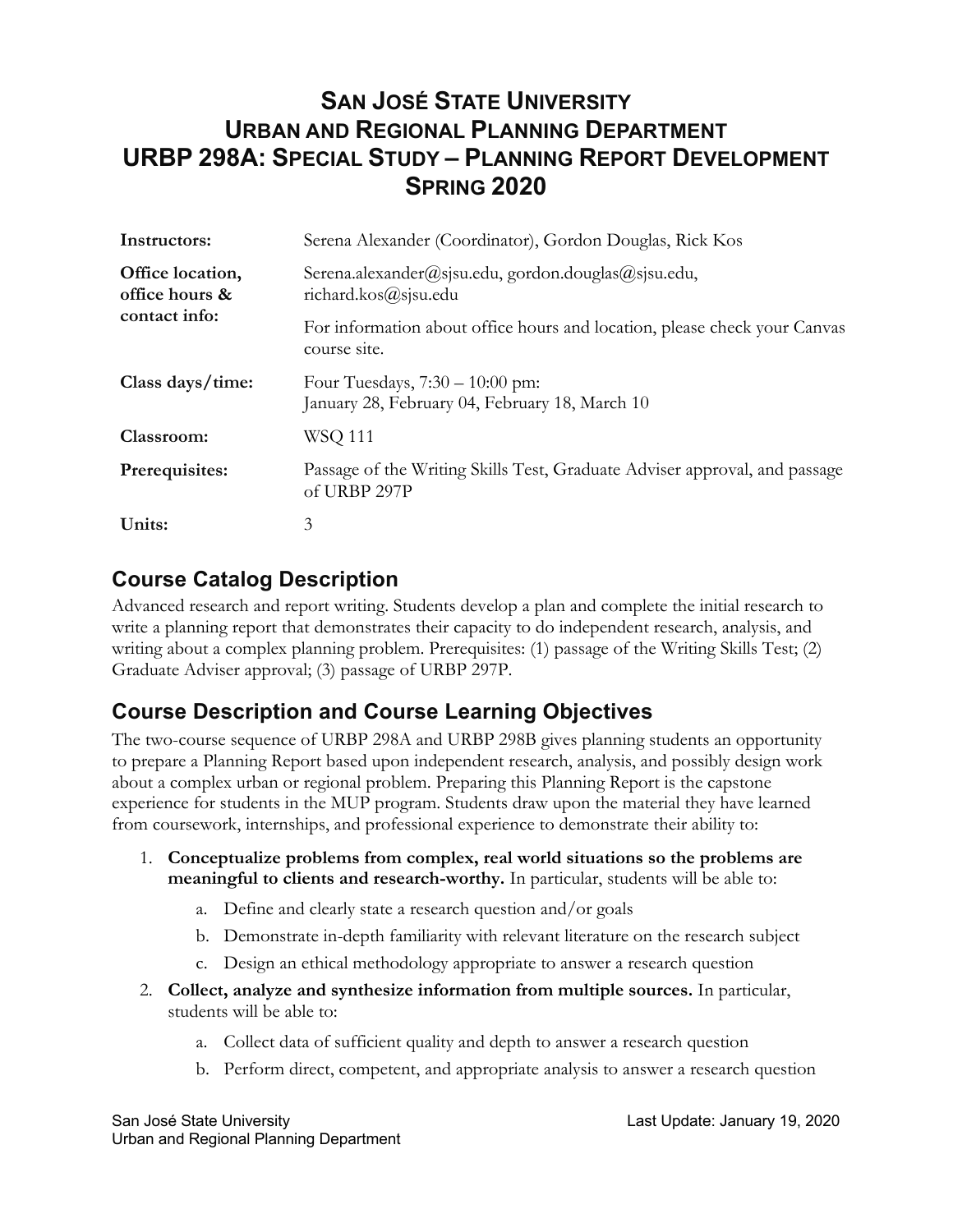- c. Draw sophisticated conclusions based on the results of the analysis, that are a logical extension of the findings
- d. Show how the analysis and findings fit into the larger context of the literature and current professional practice
- 3. **Communicate effectively in writing and in visual terms.** In particular, students will be able to:
	- a. Organize material logically, so that a reader can easily follow the writer's train of thought
	- b. Write text that is grammatically correct and free of typos
	- c. Create and integrate into the report tables and figures that add useful/important information for readers
	- d. Design reports that are attractive and professional in appearance
	- e. Include citations where appropriate, and format footnotes and bibliographies properly

In addition to these three requirements for the Planning Report, students are encouraged to demonstrate originality and creativity in the choice of research question, methodology, and analysis techniques.

# **Planning Accreditation Board (PAB) Knowledge Components**

This course partially covers the following PAB Knowledge Components: 2a, 2b, and 2c.

A complete list of the PAB Knowledge Components can be found at http://www.sjsu.edu/urbanplanning/courses/pabknowledge.html.

# **Required Course Texts to Purchase**

Turabian, Kate L. *A Manual for Writers of Research Papers, Theses, and Dissertations.* 8th ed. Chicago: University of Chicago Press, 2013. (ISBN-13: 978-0-226-81638-8. Price: around \$15 on Amazon.) Note that there is now a  $9<sup>th</sup>$  edition of this book. You can check with your advisor to see which version is preferred.

Other readings may be emailed to students and/or posted to the Canvas course site and/or determined in consultation with the student's adviser.

## **Course Requirements and Assignments**

In URBP 298A, students begin the report writing process by finalizing a research proposal; reviewing relevant literature on their Planning Report topic; completing an Institutional Review Board (IRB) Exclusion Worksheet and (if applicable) an IRB proposal requesting permission to work with human subjects; and drafting parts of the final Planning Report. By completing these steps, students position themselves to successfully complete the Planning Report in URBP 298B.

To complete URBP 298A and receive credit for the course, students must attend all scheduled class meetings, complete the assignments listed in the table below, and read all assigned materials.

**Class meetings:** Students are required to attend all four class sessions. Please note that students who miss a class session are at significant risk of failing an assignment, since the class sessions are specifically designed to help students succeed with the assignments. Should you need to miss a class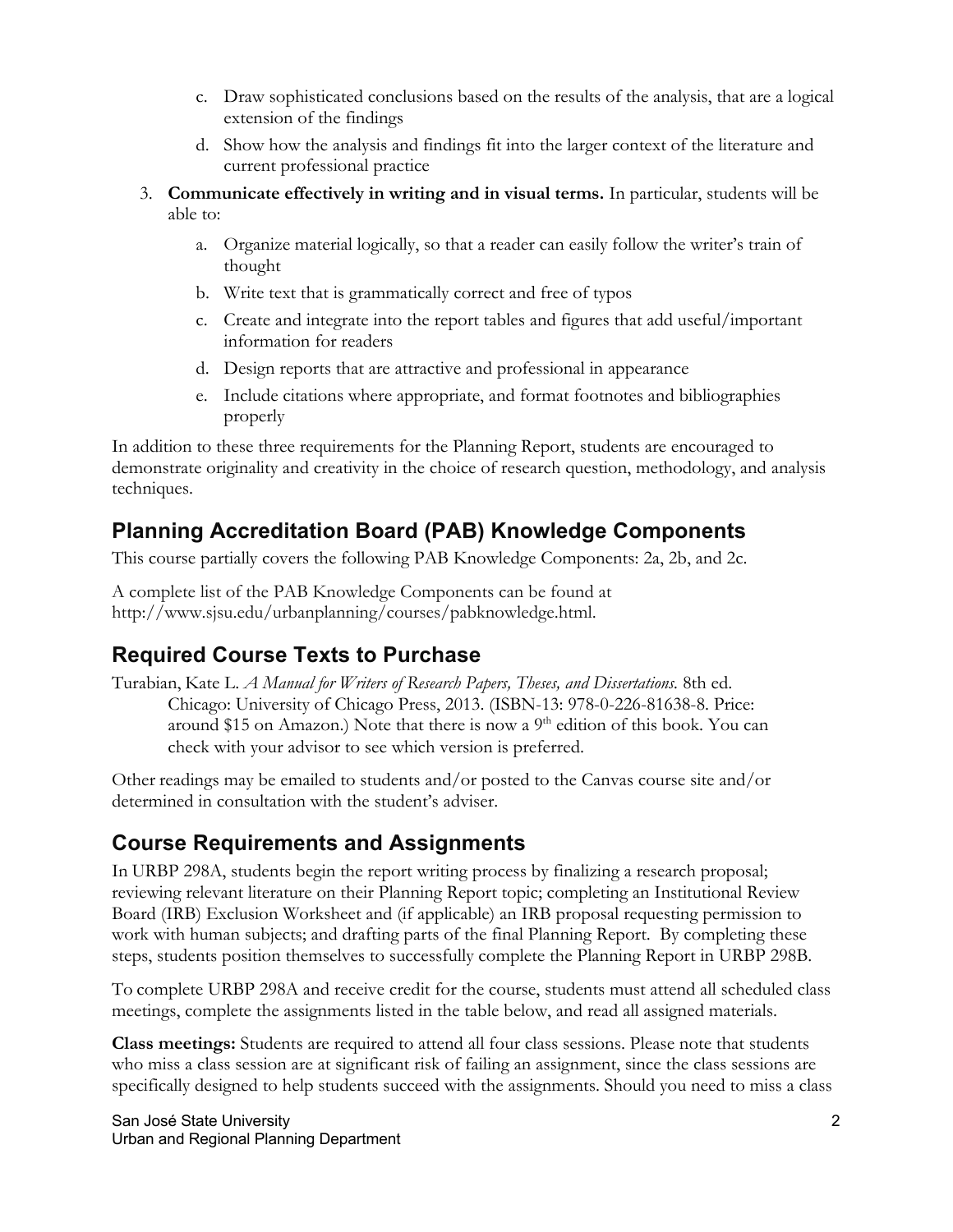because of illness or family emergency, make sure to contact a classmate to get notes on the material missed. Faculty advisers will not be able to provide this assistance.

| Assignments                                                                                                              | Due Date        | <b>Learning Objectives</b> |
|--------------------------------------------------------------------------------------------------------------------------|-----------------|----------------------------|
| <b>1a.</b> Research Proposal – Version 1                                                                                 | February 18     | 1, 3                       |
| <b>1b.</b> Research Proposal – Version 2<br>(required only if Version 1 does not<br>satisfy the assignment requirements) | March 03        | 1, 3                       |
| <b>2a.</b> IRB Exclusion Worksheet                                                                                       | March 10        | 1                          |
| <b>2b.</b> IRB Protocol Materials (if applicable)                                                                        | March 17        | 1, 3                       |
| <b>3a.</b> Draft Literature Review                                                                                       | March 24        | 1, 2, 3                    |
| <b>3b.</b> Final Literature Review                                                                                       | April 14        | 1, 2, 3                    |
| 4. Draft report sections (4,000 words, or as<br>decided between the advisee and adviser)                                 | $\text{May }05$ | 2, 3                       |

**Overview of assignments:** Course assignments and due dates are listed in the table below:

Directions for all assignments are posted on the URBP 298A Canvas site.

#### **Grading Information**

URBP 298A is graded on a Credit/No Credit (CR/NC) basis. Students will receive a grade of CR for URBP 298A if they:

- Score a grade of B or better on the research proposal (Assignments #1a or #1b) and final literature review (Assignment #3b).
- Submit an acceptable IRB Exclusion Worksheet (Assignment #2a). The assignment will be graded Pass/Fail.
- If applicable, prepare and submit an acceptable IRB Protocol Narrative and associated materials to the SJSU IRB Coordinator, requesting permission to work with human subjects (Assignment #2b). The student's adviser must approve the application before it is submitted.
- Submit an acceptable draft report section (Assignment #4) that totals at least 4,000 words (or as decided between the advisee and adviser).

Students who receive an NC for URBP 298A must re-enroll in URBP 298A and:

- Re-do all assignments (draft and final versions) for which they did not receive a passing grade (B or higher) during the first semester.
- Attend any class sessions they missed, plus any additional sessions that the adviser feels the student would benefit from repeating.
- Enroll in URBP 298A and URBP 298B over two additional semesters.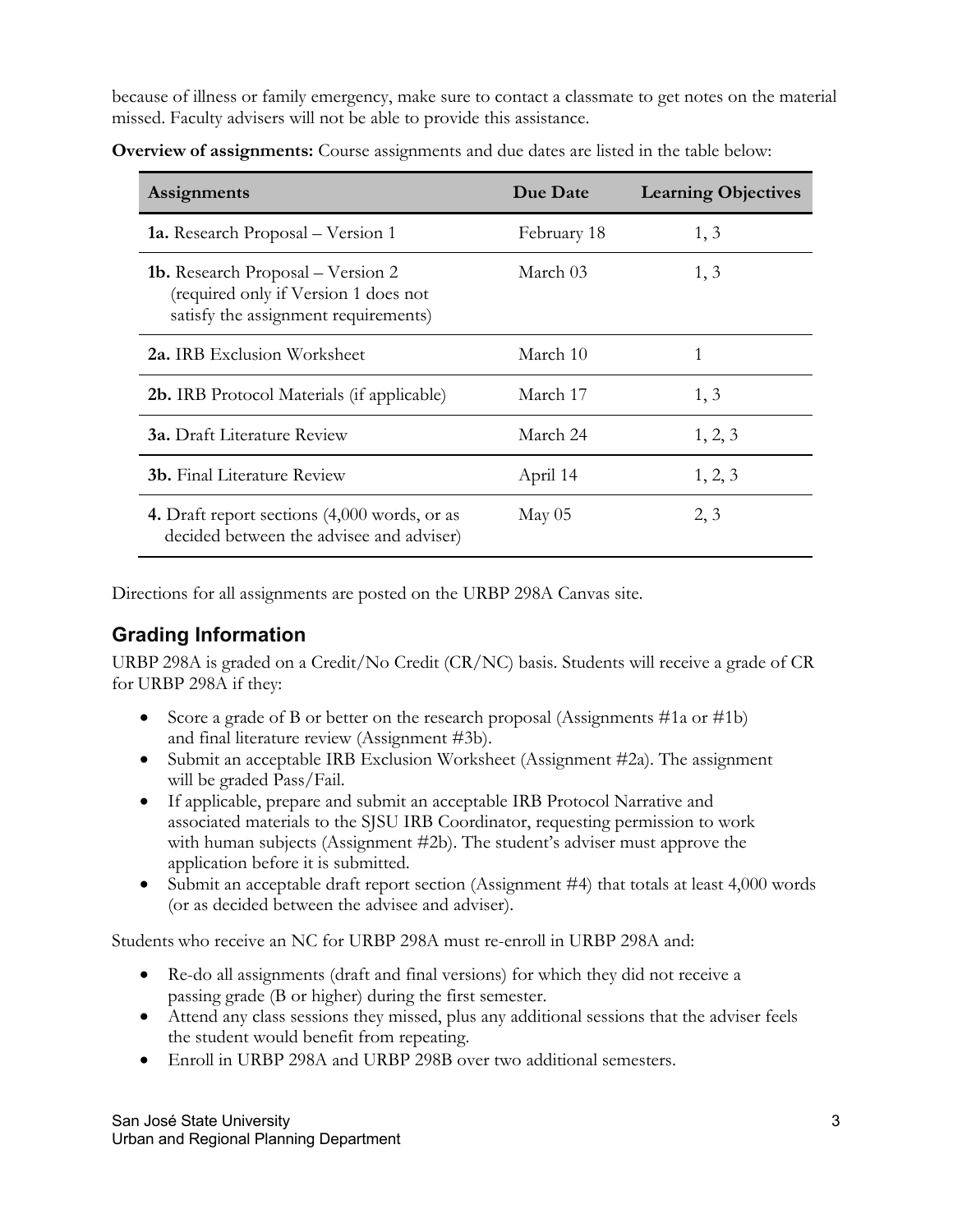In addition, receiving an NC in URBP 298A has the following implications:

- An NC is the equivalent of failing the class. The NC will remain permanently on the student's record, though the SJSU Office of Graduate Records does not include the NC when calculating the student's GPA.
- Students who receive an NC in URBP 298A can only enroll again in URBP 298A if there is space available, with the department giving enrollment priority to students who meet the prerequisites for URBP 298A and have not yet enrolled in a semester of URBP 298A.
- Students who receive an NC in URBP 298A will be placed on Administrative-Academic Probation. To be removed from administrative-academic probation, a student must reenroll in URBP 298A and receive a grade of CR.
- Students who receive a second NC in URBP 298A will be disqualified from the MUP program.

#### **Other Grading and Assignment Issues**

Students are expected to hand in all draft and final assignments by the assigned due dates. Students who turn assignments in on time (including drafts) will normally receive comments from their adviser within five business days. For late papers, the turnaround time may well take ten or more business days, which could significantly impede a student's ability to pass the course.

#### **Course Workload**

Success in this course is based on the expectation that students will spend, for each unit of credit, a minimum of forty-five hours over the length of the course (normally 3 hours per unit per week with 1 of the hours used for lecture) for instruction or preparation/studying or course related activities including but not limited to internships, labs, clinical practica. Other course structures will have equivalent workload expectations as described in the syllabus.

## **University Policies**

Per University Policy S16-9, university-wide policy information relevant to all courses, such as academic integrity, accommodations, etc. will be available on Office of Graduate and Undergraduate Programs' Syllabus Information web page at http://www.sjsu.edu/gup/syllabusinfo/

# **Plagiarism and Citing Sources Properly**

Plagiarism is the use of someone else's language, images, data, or ideas without proper attribution. It is a very serious offense both in the university and in your professional work. In essence, plagiarism is both theft and lying: you have stolen someone else's ideas, and then lied by implying that they are your own.

> **Plagiarism will lead to grade penalties and a record filed with the Office of Student Conduct and Ethical Development. In severe cases, students may also fail the course or even be expelled from the university.**

**If you are unsure what constitutes plagiarism, it is your responsibility to make sure you clarify the issues before you hand in draft or final work.**

San José State University Urban and Regional Planning Department Learning when to cite a source and when not to is an art, not a science. However, here are some common examples of plagiarism that you should be careful to avoid: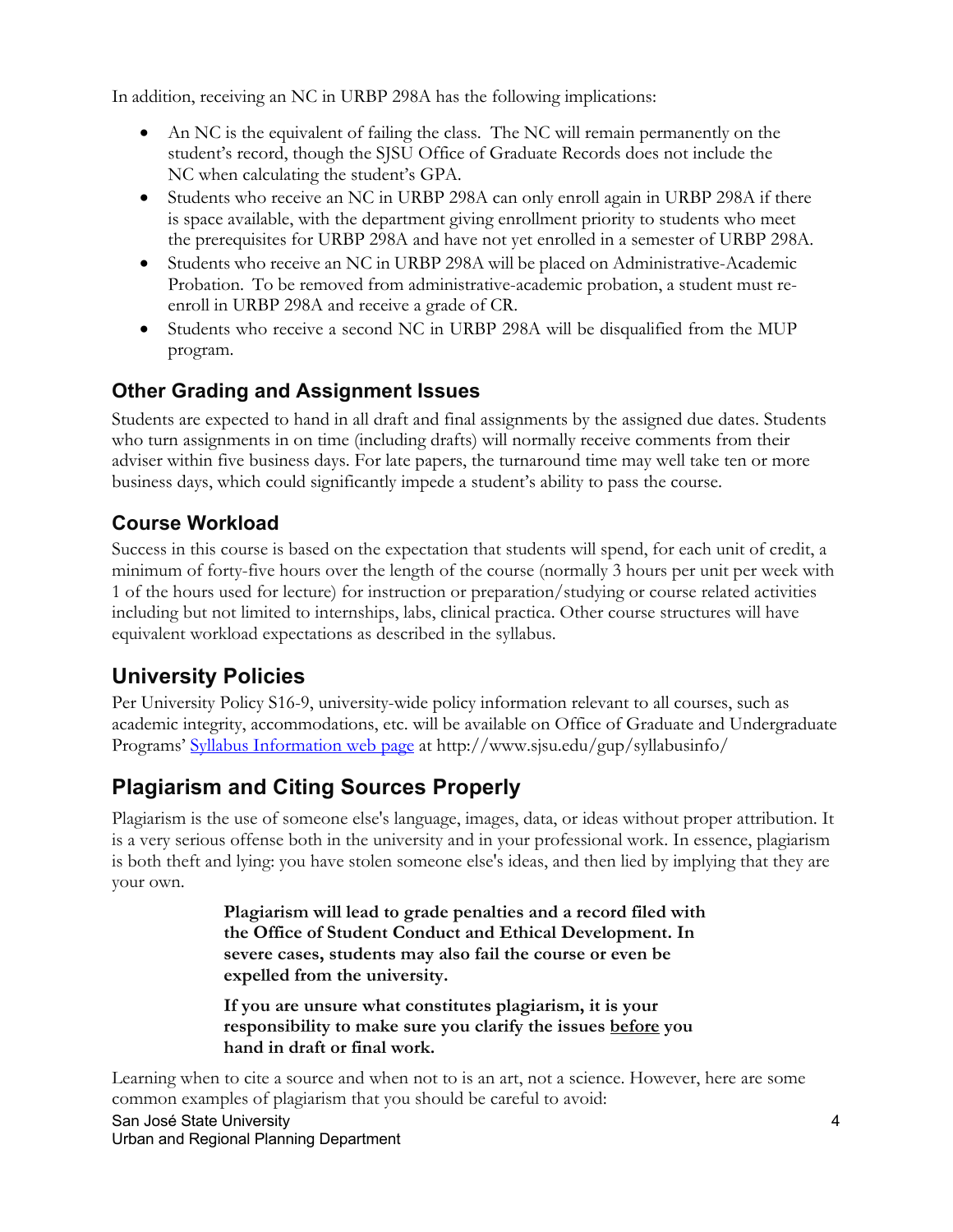- Using a sentence (or even a part of a sentence) that someone else wrote without identifying the language as a quote by putting the text in quote marks and referencing the source.
- Paraphrasing somebody else's theory or idea without referencing the source.
- Using a picture or table from a webpage or book without reference the source.
- Using data some other person or organization has collected without referencing the source.

The SJSU MLK Library provides a short (15 minutes) and informative plagiarism tutorial. The MUP faculty highly encourage all students to complete it. Details are here: https://libguides.sjsu.edu/c.php?g=853661&p=6111789

Also, the University of Indiana has developed a very helpful website with concrete examples about proper paraphrasing and quotation. See in particular the following pages:

- Overview of plagiarism at www.indiana.edu/~istd/overview.html
- Examples of plagiarism at www.indiana.edu/~istd/examples.html
- Plagiarism quiz at www.indiana.edu/~istd/test.html

Finally, you can use TurnItIn.com as a tool to help you identify any text that may be plagiarized, so that you can fix the problem before submitting the assignment. When you submit URBP 298A assignments to Canvas, the system will generate a "report" that highlights all text that TurnItIn.com identifies as possibly plagiarized. The report will give you a "score" that shows how much text has been flagged. Please note that the TurnItIn.com reports are helpful but not perfect – they tend to highlight lots of material that isn't actually plagiarized, and the reports can also potentially miss problematic text. Therefore, it is recommended that you ignore the numeric score and instead carefully review all text that is highlighted in the report, to see if anything needs revision.

**You are encouraged to submit draft papers to Canvas well before the assignment due date**, so that you can check the TurnItIn.com report and make any needed revisions before the assignment is due. If you submit a draft for this purpose, add a note to the instructor that says, "draft only – not for review." (The instructors promise you that they won't look at these reports.) For instructions on how to find your TurnItIn.com reports in Canvas, see https://community.canvaslms.com/docs/DOC-3120.

If you still have questions after using all these online resources, feel free to talk to your instructor personally. There is nothing wrong with asking for help, whereas even unintentional plagiarism is a serious offense.

#### **Citation style**

It is important to properly cite any references you use in your assignments. The Department of Urban and Regional Planning uses Kate Turabian's *A Manual for Writers of Research Papers, Theses, and Dissertations*, 8th edition (University of Chicago Press, 2013, ISBN-13: 978-0-81638-8). Copies are available in the SJSU King Library. Additionally, the book is relatively inexpensive, and you may wish to purchase a copy. Please note that Turabian's book describes two systems for referencing materials: (1) "notes" (footnotes or endnotes), plus a corresponding bibliography, and (2) in-text parenthetical references, plus a corresponding reference list. Check with your advisor to see which format is preferred.

# **Library Liaison**

The SJSU Library Liaison for the Urban and Regional Planning Department is Ms. Peggy Cabrera. If you need research assistance, you can contact her at peggy.cabrera@sjsu.edu or 408-808-2034.

San José State University Urban and Regional Planning Department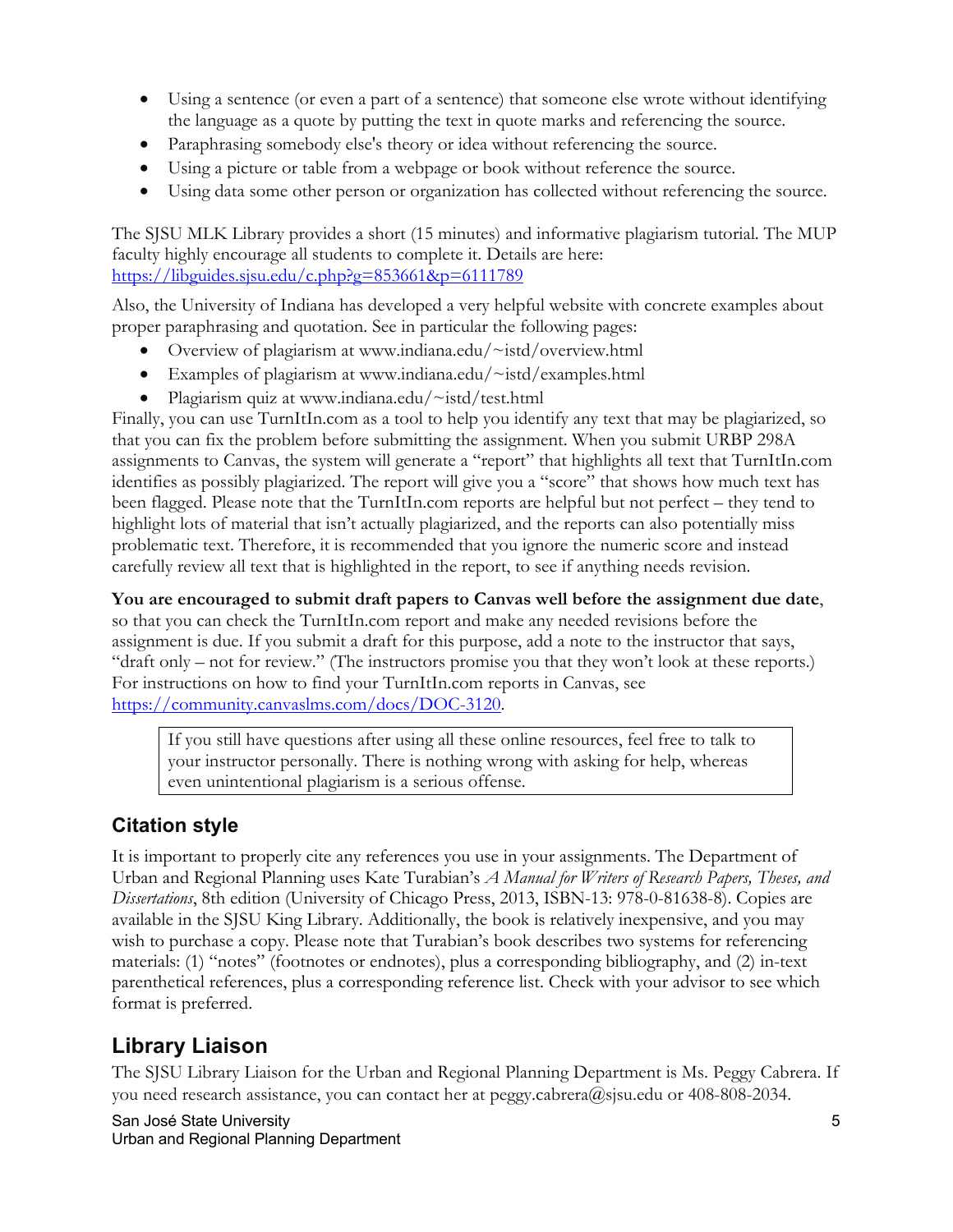# **URBP 298A – SPRING 2020 COURSE SCHEDULE**

Notes:

Schedule subject to change with notice in class or by email.

See electronic version of the syllabus to access links below.

#### **January 28 – Class Meeting #1 (Instructors: All)**

Lecture: Introductions; overview of the 298A and 298B process; review of the 298A syllabus; explanation of the research proposal assignment; guidelines for writing the research methods portion of the research proposal.

#### **February 04 – Class Meeting #2 (Instructor: Serena Alexander)**

Lecture: Conducting interviews; analyzing qualitative data (e.g., interviews, field notes, or primary documents).

- Required Readings: The first item is an introduction to qualitative interview design. The other two help you develop your interview skills. Although both of the last two articles come from a website designed for people working in the "user experience" (UX) field, much of the advice about conducting interviews applies well to any type of interview.
	- 1. Daniel W. Turner, III, "Qualitative Interview Design: A Practical Guide for Novice Investigators," *The Qualitative Report* 15, no. 3 (2010): 754-60.
	- 2. Mia Northrup, "Developing Your Interviewing Skills, Part I: Preparing for an Interview," January 17, 2011, UXmatters.

Be sure to watch at least 3 minutes of the embedded video, too.

3. Mia Northrup, "Developing Your Interview Skills, Part II: During the Interview," February 7, 2012, UXmatters.

**February 18 –** Research Proposal, Version 1 due (Assignment 1a)

#### **February 18 – Class Meeting #3 (Instructor: Rick Kos)**

Lecture: The IRB process; review of the "candidacy form"; tips for professional writing

Reading(s):

1. Sample IRB protocol, prepared by Rick Kos (read this to get a sense of what documentation a researcher prepares, if the project needs IRB approval). The protocol can be found on the 298A Canvas site.

San José State University Urban and Regional Planning Department